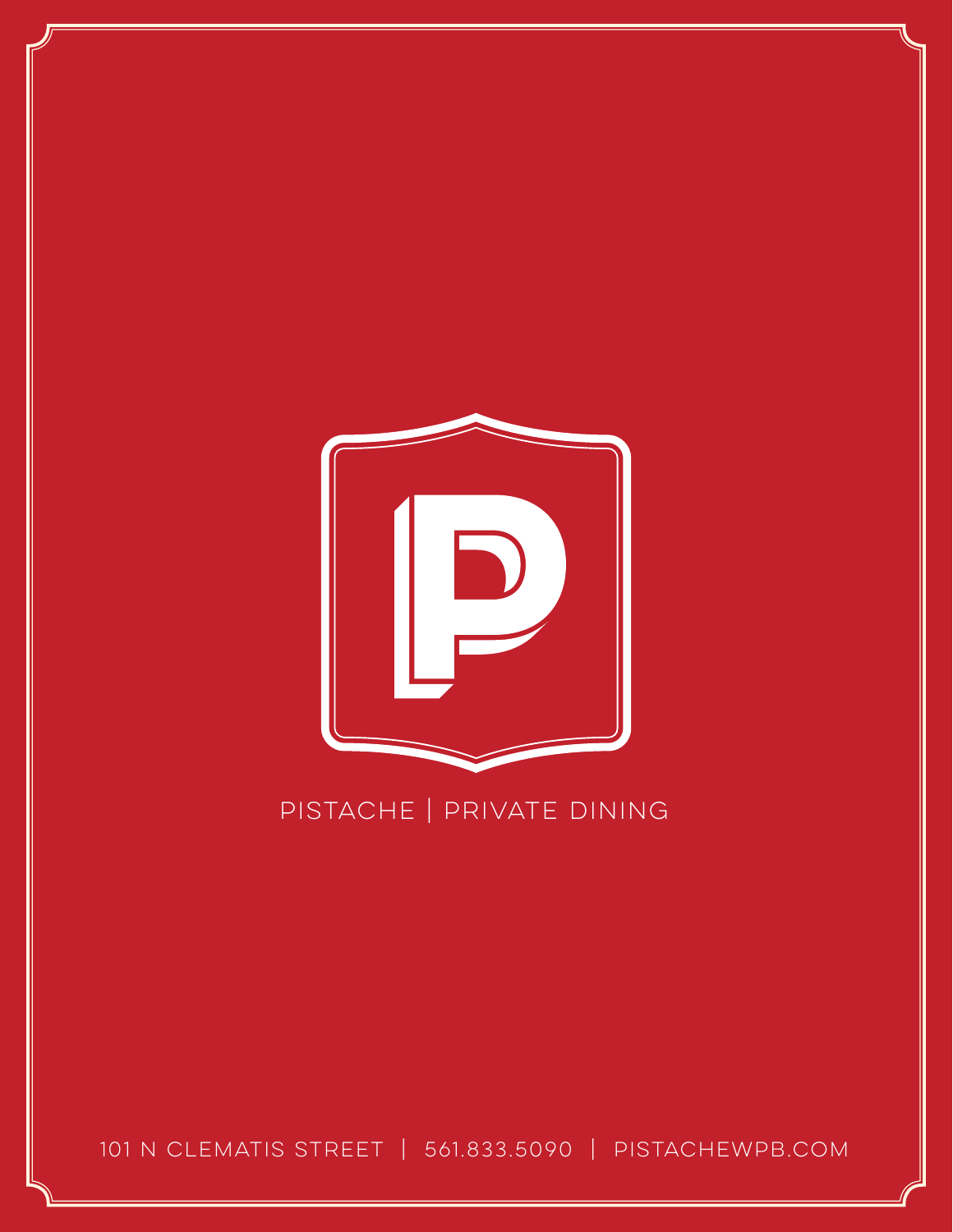Treat your guests to the tastes of our authentic French cuisine in your own home or event space. Let our skilled culinary team prepare lunch or dinner for up to 70 guests, or passed hors d'oeuvres and cocktails for up to 100

G

ш

With impeccable service to complement a mouth-watering menu, we will prove the perfect pairing for your elegant affair.



# in this package

# **COCKTAIL PARTY**

Bar/Lounge Area (Up to 80 People) Passed Hors D'oeuvres

- Light Reception (3-4 pieces per person)
- Medium Reception (7-8 pieces per person)
- Heavy Reception (12 pieces per person)
- Drink & Alcohol Options
	- Wine & Beer
	- Open Bar (Consumption, Call, Premium)
	- Drink Tickets
	- Cash Bar

# **PRIVATE DINING**

Private Area | Maximum Capacity 70 people

- A/V Capabilities
- Projection Screen & Projector
- Luncheon Prix Fixe Menu Options
- Dinner Prix Fixe Menu Options
- Business Meetings
- Social Gatherings
- Birthdays
- Baby Showers
- Bridal Showers
- Rehearsal Dinners
- Drug Rep Presentations

## **FLOOR PLANS**

- Conference Style (up to 24 people
- "U" Shape (up to 30 people)
- Meeting (presentation)
- Max Capacity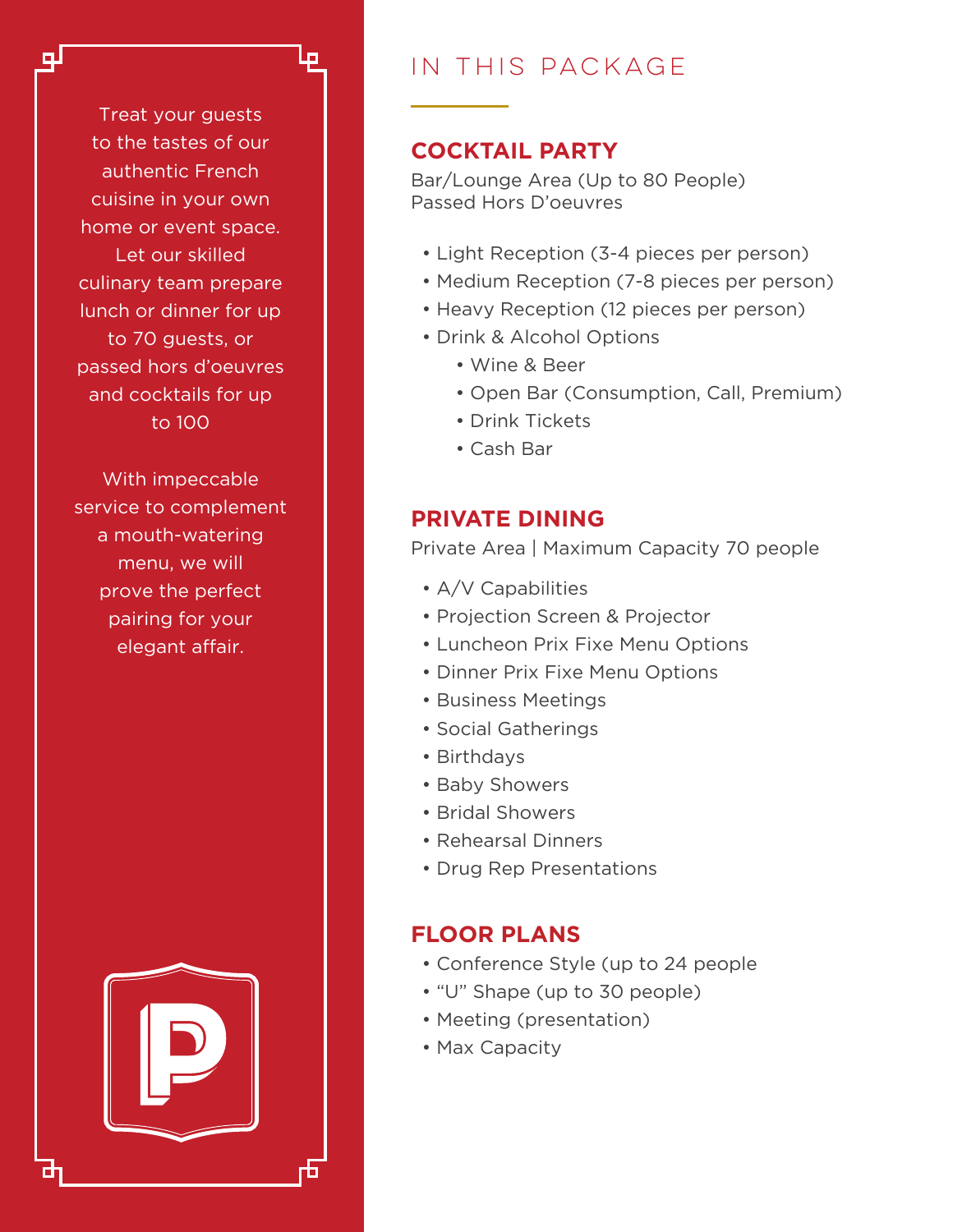

*cocktail party* • *catering menu*

# Cocktail recpetion packages

## **LIGHT RECEPTION - \$24 P.P.**

(7-8 pieces per person) - Choose 4 Canapes From Below List -

#### **HEAVY RECEPTION - \$36 P.P.**

(10-12 Pieces Per Person) - Choose 6 Canapes From Below List-

# **COLD SELECTION**

NIÇOISE TUNA Herb Vinaigrette, Phyllo Cup

SMOKED SALMON MILLEFEUILLE Pumpernickel Crouton

GOAT CHEESE CHEESECAKE Blackberry Port Compote

CURRY CHICKEN SALAD Lime, Cilantro, Phyllo Cup

STEAK TARTARE Grilled Sourdough Toast

FOIE GRAS MOUSSE Seasonal Fruit Compote, Brioche +\$3pp

TUNA TARTARE Lemongrass Vinaigrette, Wonton Crisp +\$2pp

CRAB SALAD Mango, Lime, Cucumber Cup +\$2pp

# **HOT SELECTION**

WILD MUSHROOM ARANCINI

SHORT RIB CROQUETTE Sauce Gribiche

SQUASH TARTLET Pumpkin Seed, Pomegranate

BEEF TENDERLOIN Béarnaise, Ciabatta Crouton +\$2pp

> CROQUE MONSIEUR Truffle Mornay

CALVADOS GLAZED PORK BELLY AND PEAR

ESCARGOT VOL AU VENT Roasted Garlic Royale

FOIE GRAS SLIDERS Tomato Jam, Frisee +\$3pp

### **MINI VERRINES**

TRADITIONAL WHITE OR RED GAZPACHO SEAFOOD CEVICHE OYSTER AND CAVIAR +\$3

цI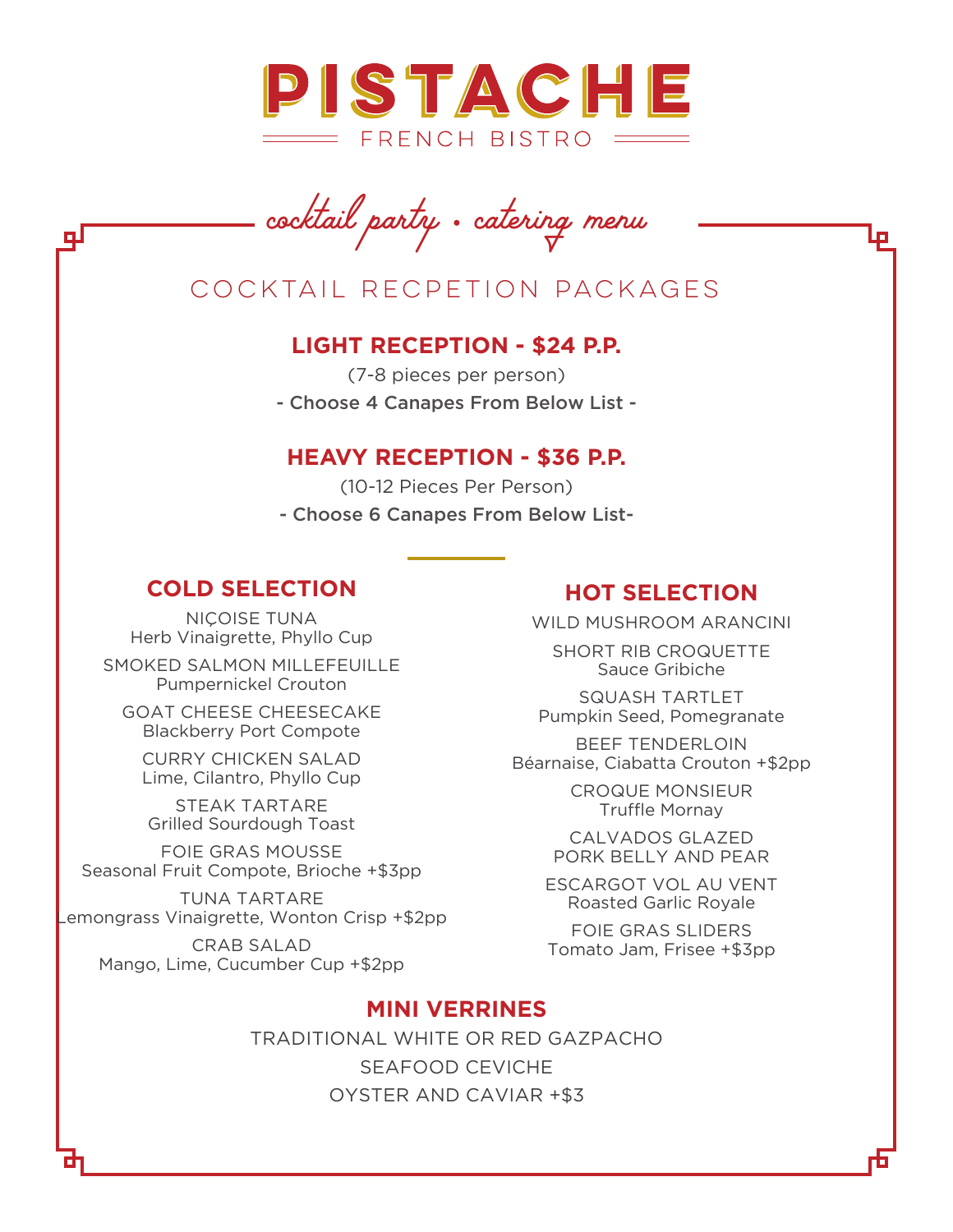

*cocktail party* • *catering menu*

CHEESE & CHARCUTERIE PLATTERS Pricing Based on 16 people

# **CHEESE BOARDS** (4) IMPORTED ARTISAN CHEESES - \$100

 2 Hard Cheese, 2 Soft Cheese, Fruit & Traditional Condiments, Fresh Crostini

# (6) IMPORTED ARTISAN CHEESES - \$150

 3 Hard Cheese, 3 Soft Cheese, Fruit & Traditional Condiments, Fresh Crostini

# **CHARCUTERIE BOARDS**

# (4) IMPORTED & HOUSEMADE CHARCUTERIE - \$125

 Fruit & Traditional Condiments Fresh Crostini

# (6) IMPORTED & HOUSEMADE CHARCUTERIE - \$200

 Fruit & Traditional Condiments Fresh Crostini

# **CHEESE & CHARCUTERIE BOARDS**

# (2) IMPORTED CHARCUTERIE, (2) IMPORTED ARTISAN CHEESES - \$115

 Chef's Selection, Fruit & Traditional Condiments Fresh Crostini

(3) IMPORTED CHARCUTERIE, (3) IMPORTED ARTISAN CHEESES - \$175

> Chef's Selection, Fruit & Traditional Condiments Fresh Crostini

оμ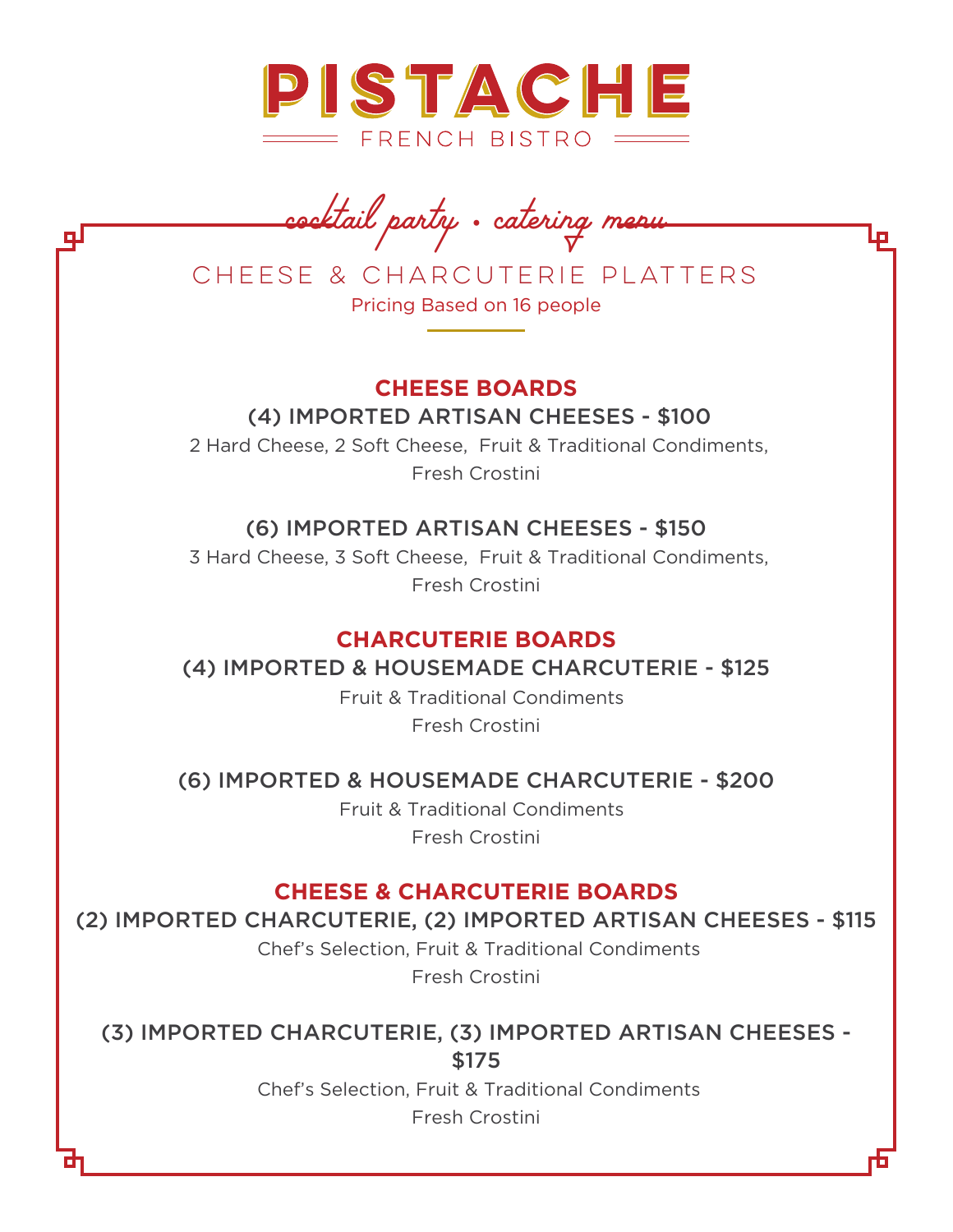

*catering beverage offerings*

## **BEVERAGES**

PREMIUM BAR 1 hour - \$35 p.p., 2 hours - \$50 p.p

# CALL BAR

1 hour - \$28 p.p., 2 hours - \$40 p.p

WINE & BEER BAR 1 hour - \$22 p.p., 2 hours - \$30 p.p

# **STAFFING (OFF-PREMISE ONLY)**

SERVER \$150-\$200 BARTENDER \$200 CHEF \$200

# **EQUIPMENT RENTALS**

Through Atlas Party Rentals

# **OTHER CHARGES**

Sales Tax 7% Service Charge 20%

뎊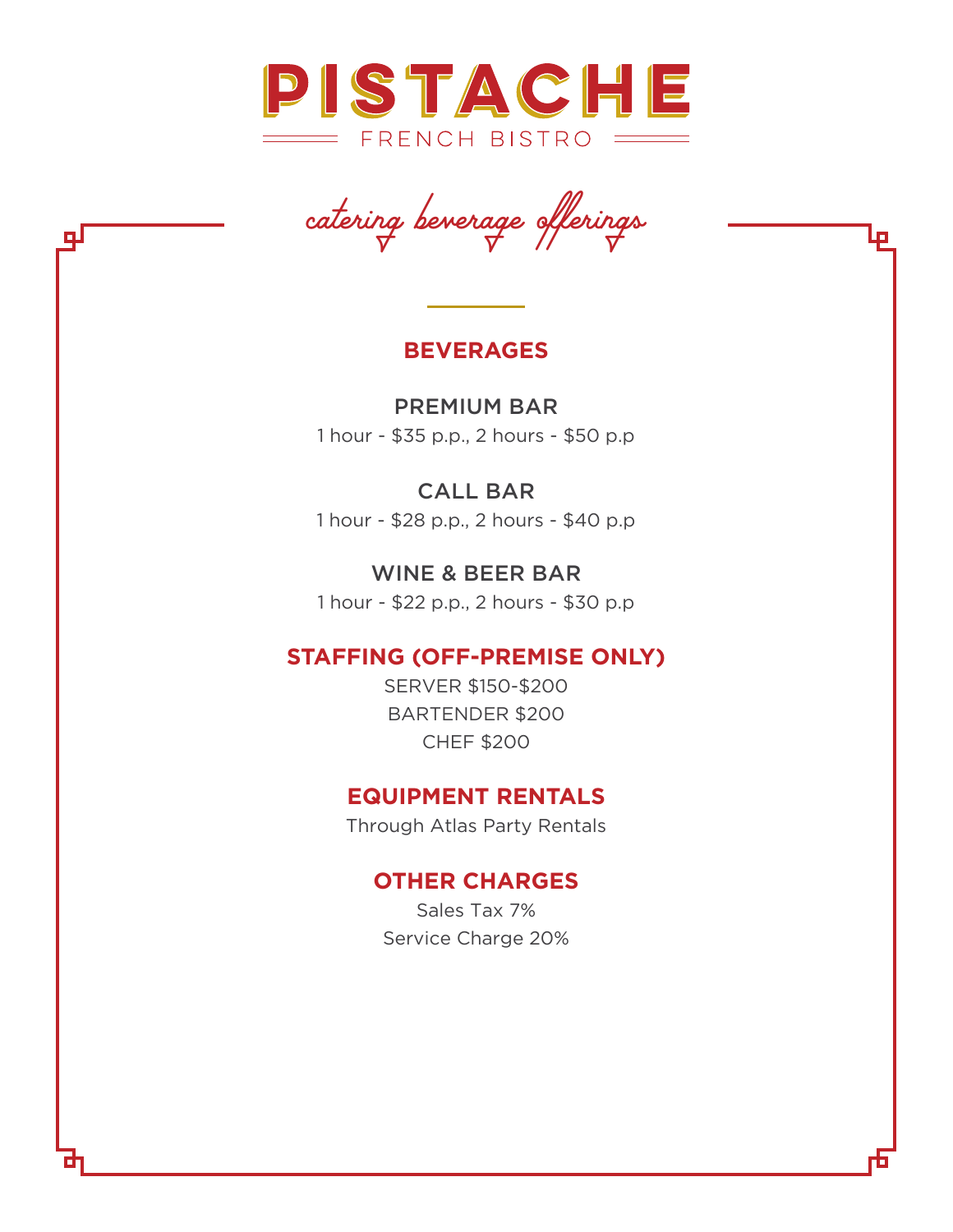

*luncheon menu* • *prix fixe options*

F

цI

# LUNCHEON MENU 1 | \$40 PER PERSON

**ENTREE** choice of 2 options

#### **QUICHE LORRAINE**

Leeks, Applewood Smoke Bacon, Gruyere, Mixed Greens

#### **GRILLED CHICKEN BREAST**

Arugula, Marinated Beefstake Tomato Parmesan, Lemonette Dressing

#### **CROQUE MONSIEUR**

French Grilled Ham & Cheese, Gruyere, Bechamel, Pommes Frites

#### **DESSERT**

choice of 1 options

**MOUSSE AU CHOCOLAT** Dark Chocolate Sauce, Vanilla Chantilly

#### **RUM RAISIN BREAD PUDDING**

Vanilla Ice Cream, Candied Walnuts, Caramel Sauce, Creme Anglaise

### **BEVERAGES**

Coffee, Tea, & Soda is billed by consumption. Wines Starting at \$44/Bottle

7% tax and 20% gratuity will be additional | Menus and pricing are subject to change.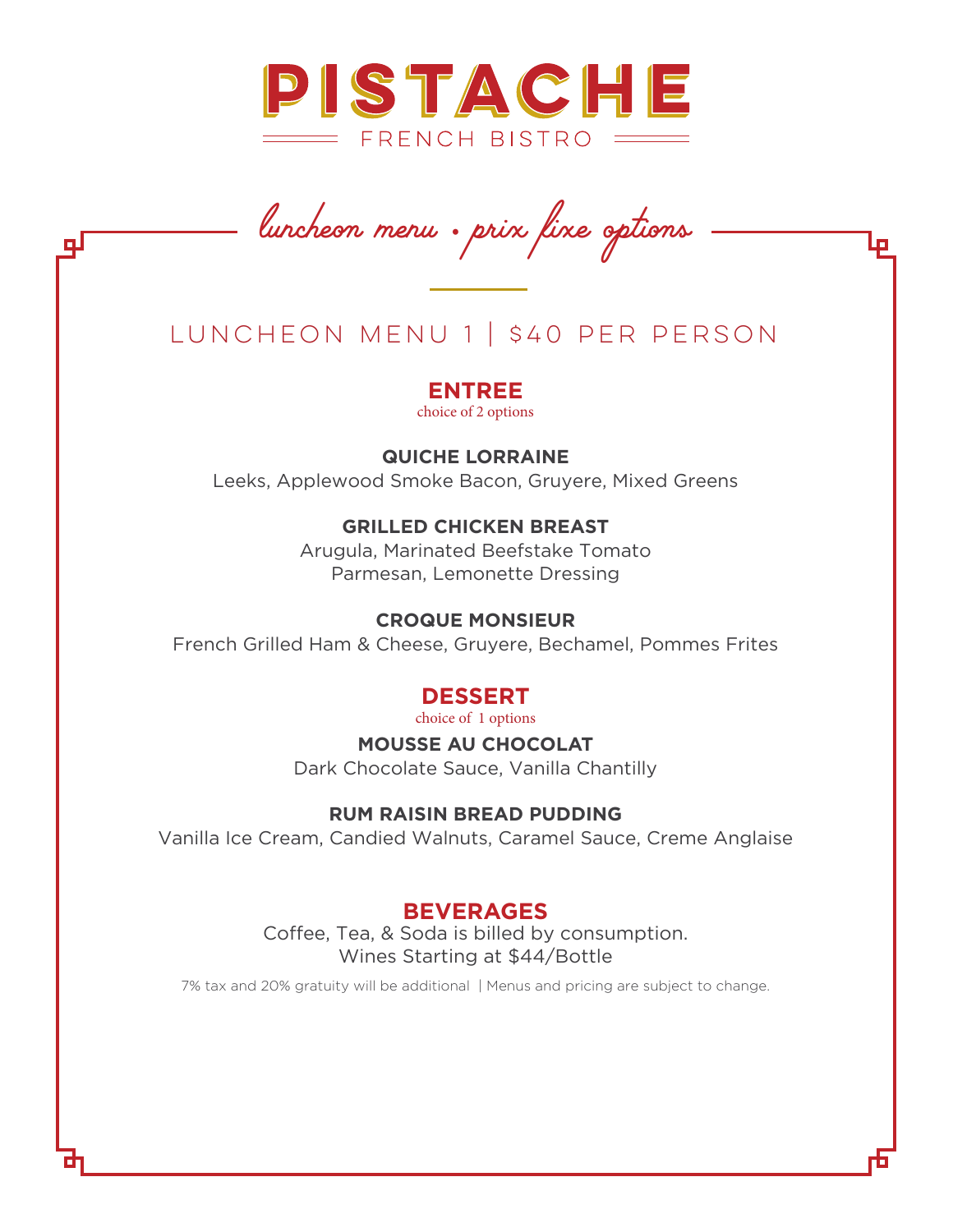

*luncheon menu* • *prix fixe options*

LUNCHEON MENU 2 | \$55 PER PERSON

**APPETIZER MIXED GREENS SALAD** Herbs, Shallot, Red Wine Vinaigrette

**ONION SOUP GRATINÉE**

Gruyère Cheese

**BURGUNDY ESCARGOTS**

In Garlic Butter

### **ENTREE**

choice of 2 options

**GRILLED ATLANTIC SALMON** Signature Ratatouille, Basil Pesto, Baslsamic Drizzle

> **GRILLED CHICKEN BREAST** Arugula, Marinated Beefstake Tomato

Parmesan, Lemonette Dressing

**SMOKED SALMON PLATTER**

Red Onion, Capers, Egg, Sour Cream, Arugula, Toasted Brioche

**STEAK FRITES** 6 oz Teres Major Steak, Maitre D' Butter, Pommes Frites

#### **DESSERT**

choice of 1 options

**MOUSSE AU CHOCOLAT** Dark Chocolate Sauce, Vanilla Chantilly **RUM RAISIN BREAD PUDDING**

Vanilla Ice Cream, Candied Walnuts, Caramel Sauce, Creme Anglaise

### **BEVERAGES**

Coffee, Tea, & Soda is billed by consumption. Wines Starting at \$44/Bottle

7% tax and 20% gratuity will be additional | Menus are subject to change.

டி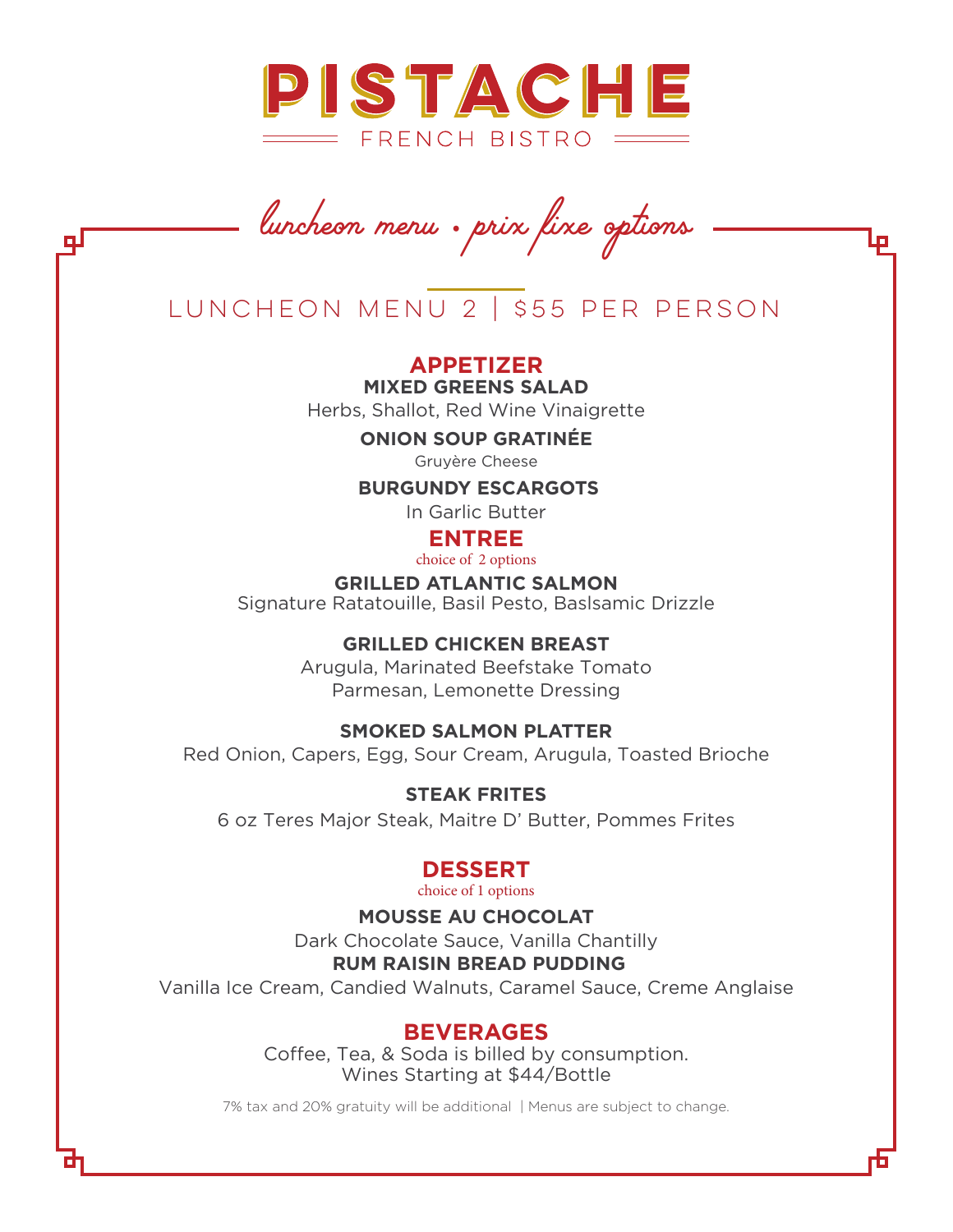

*dinner menus* • *prix fixe options*

DINNER MENU 1 | \$75 PER PERSON

# **APPETIZER**

choice of 2 options

**ARUGULA & PARMESAN** Marinated Beefstake Tomato, Parmesan-Reggiano, Lemonette Dressing

#### **BURGUNDY ESCARGOTS**

In Garlic Butter

# **ENTREE**

choice of 2 options

#### **GRILLED ATLANTIC SALMON**

Signature Ratatouille, Arugula, Basil Pesto, Balsamic Drizzle

#### **COOKS VENTURE HEIRLOOM CHICKEN**

Chickpea Smear, Charred Romaine, Sauce Vierge, French Feta Black Garlic Molasses

#### **BEEF BOURGUIGNON**

 Red Wine Braised Short Rib, Roasted Button Mushroom, Pearl Onions Lardons, Glazed Carrots, Pomme Puree, Red Wine Jus

#### **STEAK FRITES**

10 oz Center Cut NY Strip, Maitre D' Butter, Pommes Frites

# **DESSERT**

choice of 1 options

#### **MOUSSE AU CHOCOLAT**

Dark Chocolate sauce, Vanilla Chantilly

#### **RUM RAISIN BREAD PUDDING**

Vanilla Ice Cream, Candied Walnuts, Caramel Sauce, Creme Anglaise

7% tax and 20% gratuity will be additional | Menus and pricing are subject to change.

цI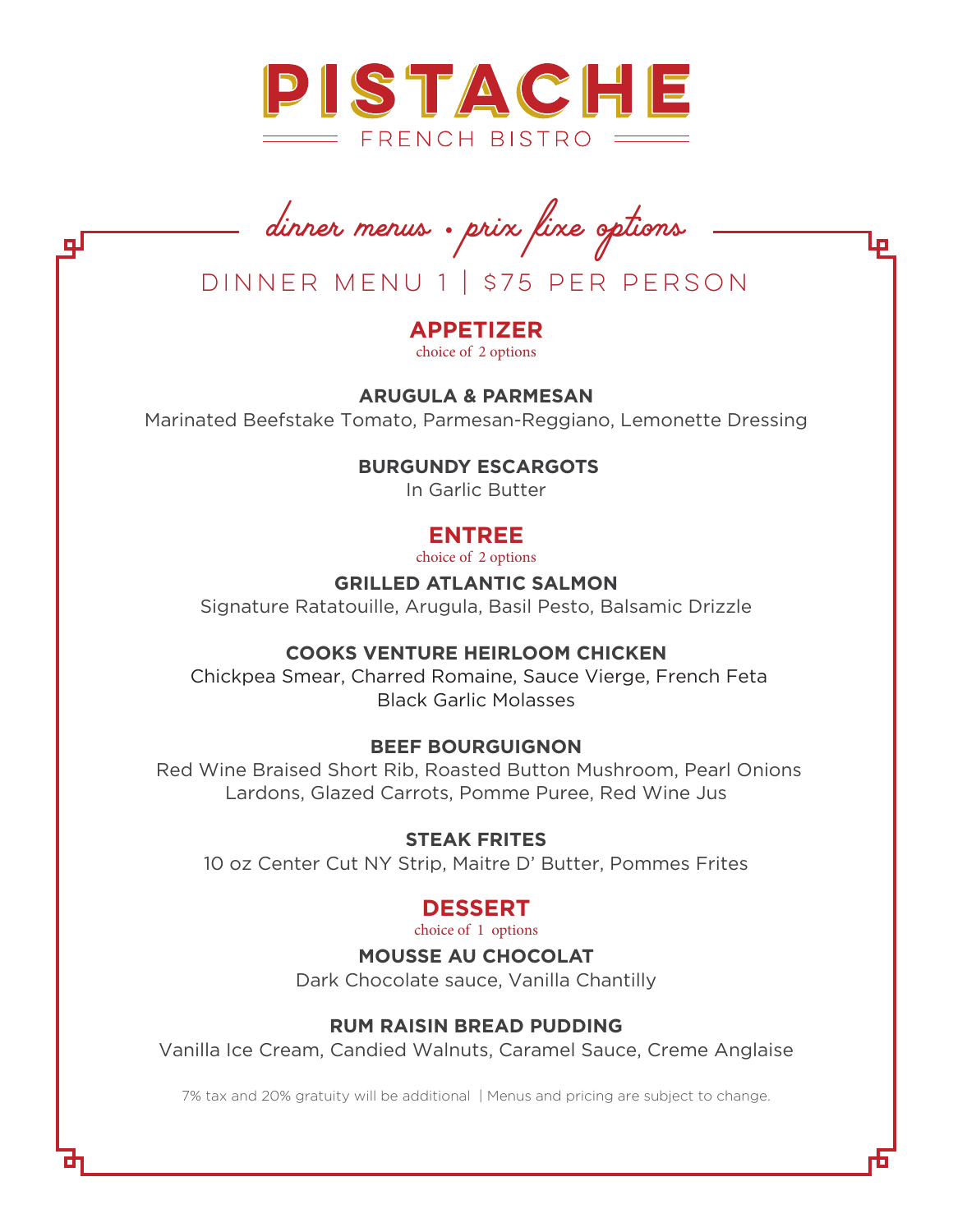

*dinner menus* • *prix fixe options*

# DINNER MENU 2 | \$85 PER PERSON

**APPETIZER** choice of 2 options

**ARUGULA & PARMESAN**

 Marinated Beefstake Tomato Parmesan-Reggiano Lemonette Dressing

**ROASTED BEET SALAD** Golden Beets, Baby Carrot, Herbed Goat Cheese, Watercress Tarragon Vinaigrette

**BURGUNDY ESCARGOTS** In Garlic Butter

#### **ONION SOUP GRATINÉE**

Gruyère Cheese

#### **PATE DE CAMPAGNE**

 House Made Pickles Mustards, Petite Salad

# **ENTREE**

choice of 2 options

#### **ROASTED BRANZINO**

Fregola Salad, Charred Broccolini, Herb Oil

#### **STEAK FRITES**

10 oz Center Cut NY Strip, Maitre D'Butter, Pommes Frites

#### **GRILLED SALMON**

Signature Ratatouille, Arugula Basil Pesto, Balsamic Drizzle

#### **COOKS VENTURE HEIRLOOM CHICKEN**

 $\Box$ 

Chickpea Smear, Charred Romaine, Sauce Vierge, French Feta, Black Garlic Molasses

#### **BEEF BOUGUIGNON**

Red Wine Braised Short Rib Roasted Button Mushroom Pearl Onions, Lardons, Glazed Carrots, Pomme Purée, Red Wine Jus

**DESSERT** choice of 1 options

#### **MOUSSE AU CHOCOLAT**

Dark Chocolate Sauce Vanilla Chantilly

#### **RUM RAISIN BREAD PUDDING** Vanilla Ice Cream, Candied

Walnuts, Caramel Sauce, Creme Anglaise

7% tax and 20% gratuity will be additional | Menus and pricing are subject to change.

<u>ri</u>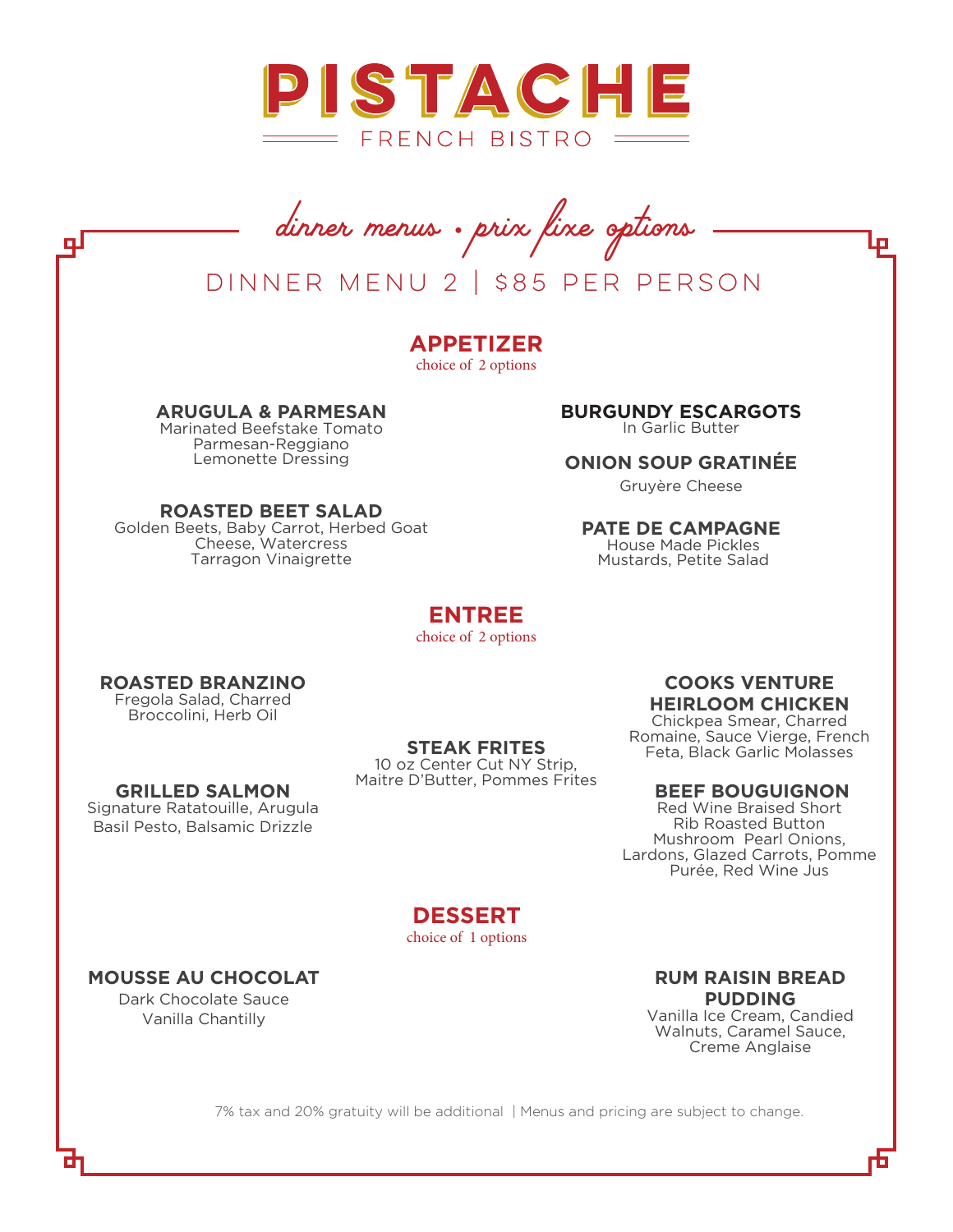